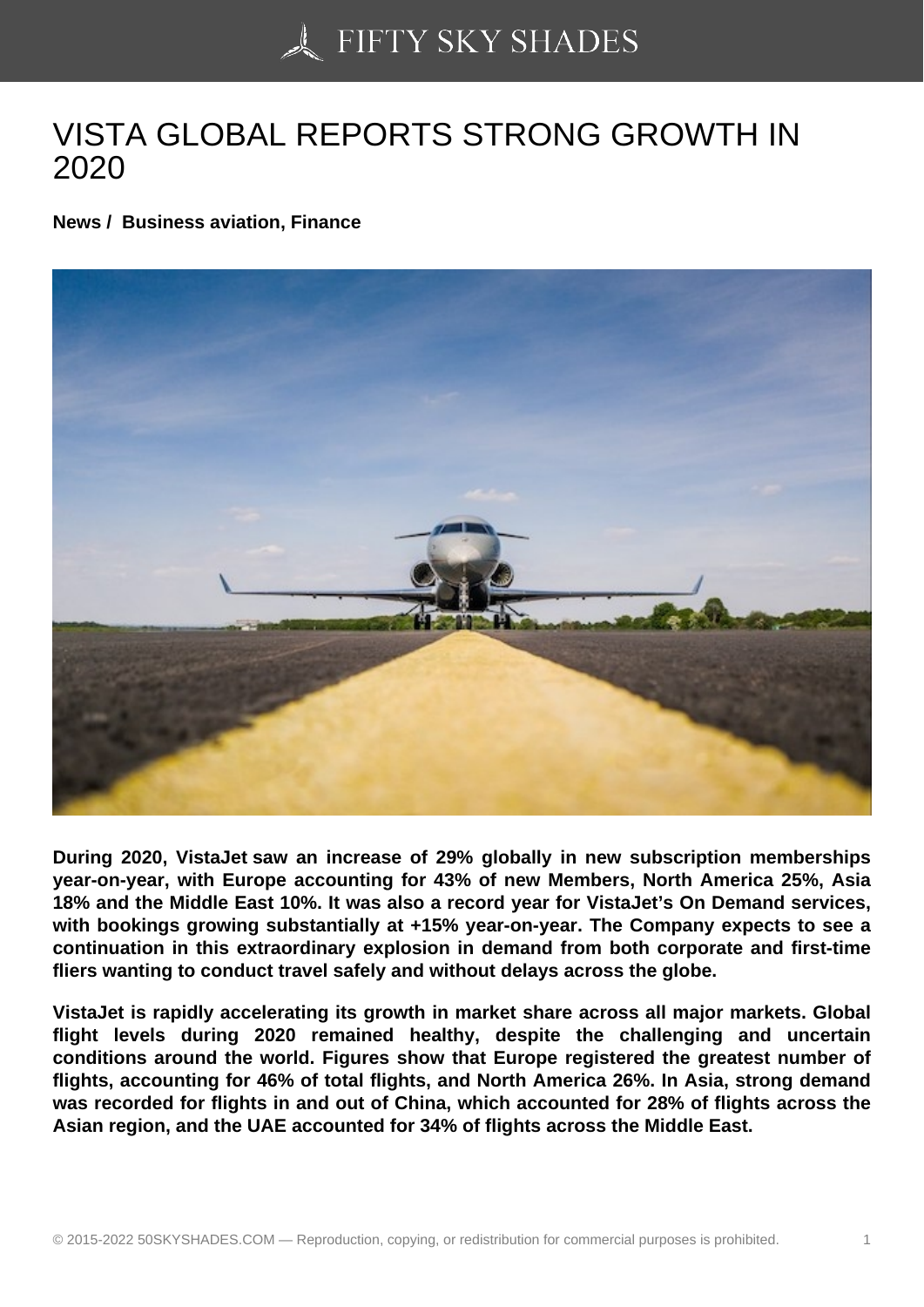**XO, the Group's leading On Demand technology platform, recorded a surge in new client memberships of more than 3x in 2020, with each depositing an average of \$100k deposit, guaranteeing future flying. The Company also recorded record flight hours in 2020, up 6% year-on-year.**

This surge in customer demand and XO's superior product offerings clearly cement its leadership position within the On Demand charter market. By delivering a best-in-class digitally native user experience, XO is set to continue to grow significantly in the coming years, servicing both large enterprises and individual consumers.

Following XO's launch of a light jet fleet in November 2020, increasing its dedicated aircraft by 30%, the operator of the aircraft saw extraordinary growth, with the number of flights up 39% in December alone.

Vista Global is confident of further significant subscription membership growth. The Group's highly generative cash model and the prudent financial decisions made through 2020 have resulted in a robust liquidity position, with broad access to capital, to be able to support its growth plans.

The pandemic has demonstrated the clear demand for business aviation as a safer and more reliable alternative to commercial flying. Supporting passengers and their businesses with a global infrastructure during 2021 will be paramount as customers are increasingly requiring maximum safety and guaranteed access to travel services across the globe. VistaJet's commitment to guaranteeing 24/7 availability and flexibility to fliers anywhere, anytime via its floating fleet has been a core differentiator throughout the pandemic and clearly drove customers' preference, while XO's technology platform provides instant booking solutions and opened access to the jet market in an unprecedented way.

Thomas Flohr, Vista Global Founder and Chairman, said: "We are entering 2021 with optimism and grounded positivity following the unprecedented events of 2020. It is a pivotal and exciting time in our sector and I am extremely aware of the critical, growing role private aviation will play as part of the global economy for years to come.

Ensuring the complete safety and security of passengers and Vista Global team members remains of paramount importance. There is growing confidence across corporate Members from all the major regions and the asset-light provision of global mobility will be critical to seizing new opportunities to fuel recovery.

I am immensely proud that over the last 17 years the Vista Global group was able to build a truly global infrastructure and the market leading technology platform to serve our clients anywhere, anytime. The team has created the ultimate resilience in such an incredibly challenging year — our ability to adapt, change, discover and offer new solutions to our clients is what makes us the best business aviation provider in the world."

Clients are increasingly demanding digital solutions in the modern economy. Vista Global's proprietary technology gives it a significant advantage in the industry, creating superior client value and elevated end-to-end experience.

VistaJet is pioneering innovative solutions across its subscription membership offerings and global fleet. In response to the seismic changes in market and customer demands, the Company has taken the opportunity to expand its global services to its growing membership base and increase the experience for all clients. In October 2020, VistaJet launched its Dynamic Corporate